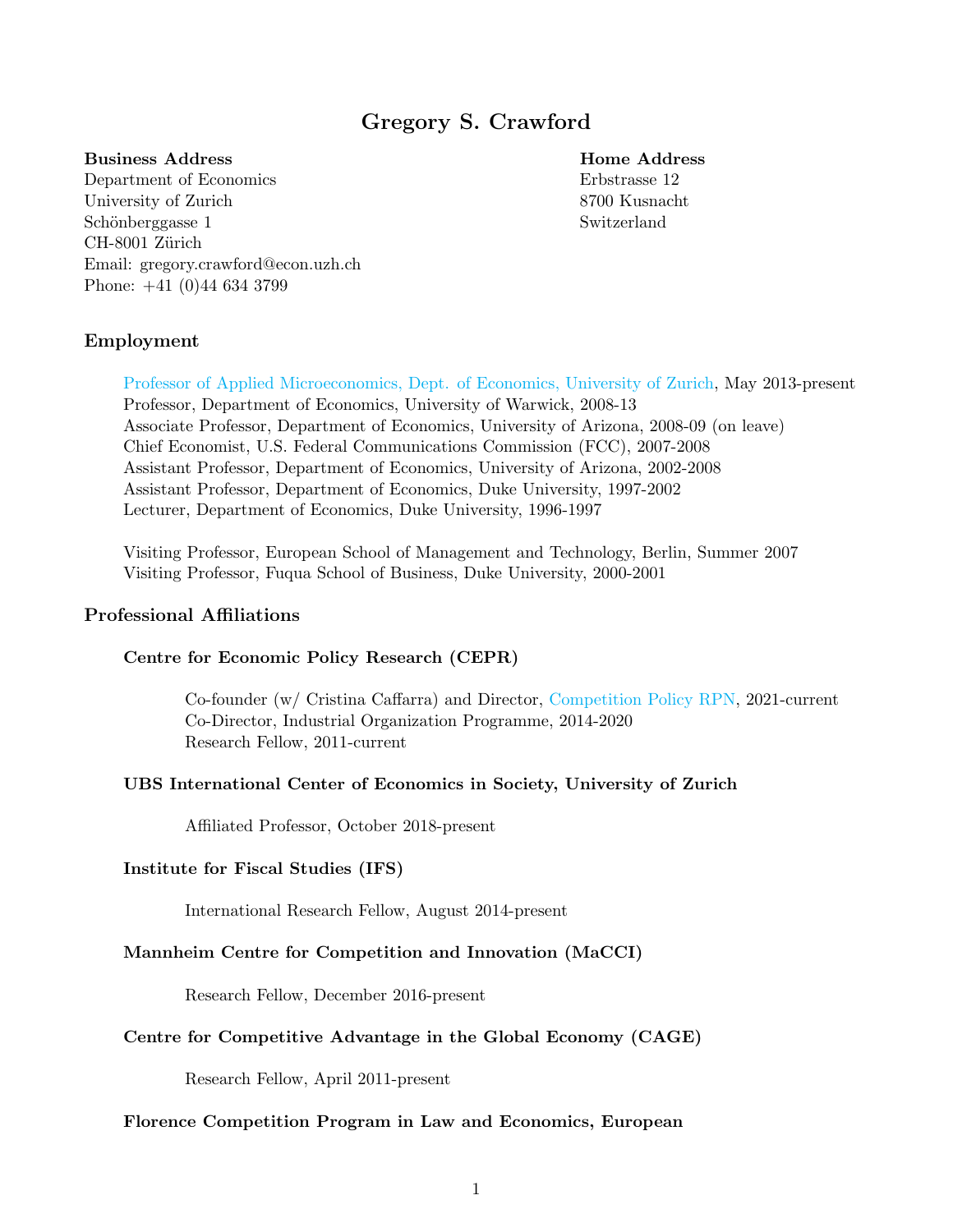## University Institute (EUI), Florence

Scientific Committee, June 2017-present

#### Association of Competition Economists (ACE)

Steering Committee, January 2016-December 2018

## Education

Ph.D. in Economics, Stanford University, Stanford, CA, 1998 B.A., Economics with Honors, University of Pennsylvania, Philadelphia, PA, 1991

#### Academic Publications

"A survey of preference estimation with unobserved choice set heterogeneity," (with Rachel Griffith and Alessandro Iaria), *Journal of Econometrics*, v222n1A (May 2021), 4-43.

"Quality Overprovision in Cable Television Markets," (with Matthew Shum and Oleksandr Shcherbakov), American Economic Review, v109n3 (March 2019), 956-995.

"Asymmetric Information and Imperfect Competition in Lending Markets," (with Nicola Pavanini and Fabiano Schivardi), American Economic Review, v108n7 (July 2018), 1659-1701.

- Summarized for *[VoxEU](https://voxeu.org/article/asymmetric-information-and-imperfect-competition-lending-markets)*, 30 April 2015

"The Welfare Effects of Vertical Integration in Multichannel Television Markets," (with Robin Lee, Michael Whinston, and Ali Yurukoglu), Econometrica, v86n3 (May 2018), 891-954. - Summarized for *[Microeconomic Insights](https://microeconomicinsights.org/effects-of-vertical-mergers-in-multichannel-tv-markets-evidence-from-regional-sports-programming/)*, September 2019

"The Economics of Television and Online Video Markets," Chapter 7 in Anderson, S., Waldfogel, J., and D. Stromberg, Handbook of Media Economics, volume 1A, 2016, Elsevier Press.

"Cable Regulation in the Internet Era," Chapter 3 in Rose, N., ed, "Economic Regulation and Its Reform: What Have We Learned?", 2014, University of Chicago Press.

"Accommodating Endogenous Product Choices: A Progress Report," International Journal of Industrial Organization, v30 (2012), 315-320.

"The Welfare Effects of Bundling in Multichannel Television Markets," (with Ali Yurukoglu), American Economic Review, v102n2 (April 2012), 643-685 (lead article). - Summarized for *[Microeconomic Insights](https://microeconomicinsights.org/should-cable-television-channels-be-offered-a-la-carte/)*, 11 January 2016; for *[VoxEU](https://voxeu.org/article/costs-and-benefits-cable-tv-la-carte)*, 26 January 2016

"Price Discrimination in Service Industries," (with A. Lambrecht, K. Seim, N. Vilcassim, A. Cheema, Y. Chen, K. Hosanger, R. Iyengar, O. Koenigsberg, R. Lee, E. Miravete, and O. Sahin), Marketing Letters, v23 (2012), 423-438.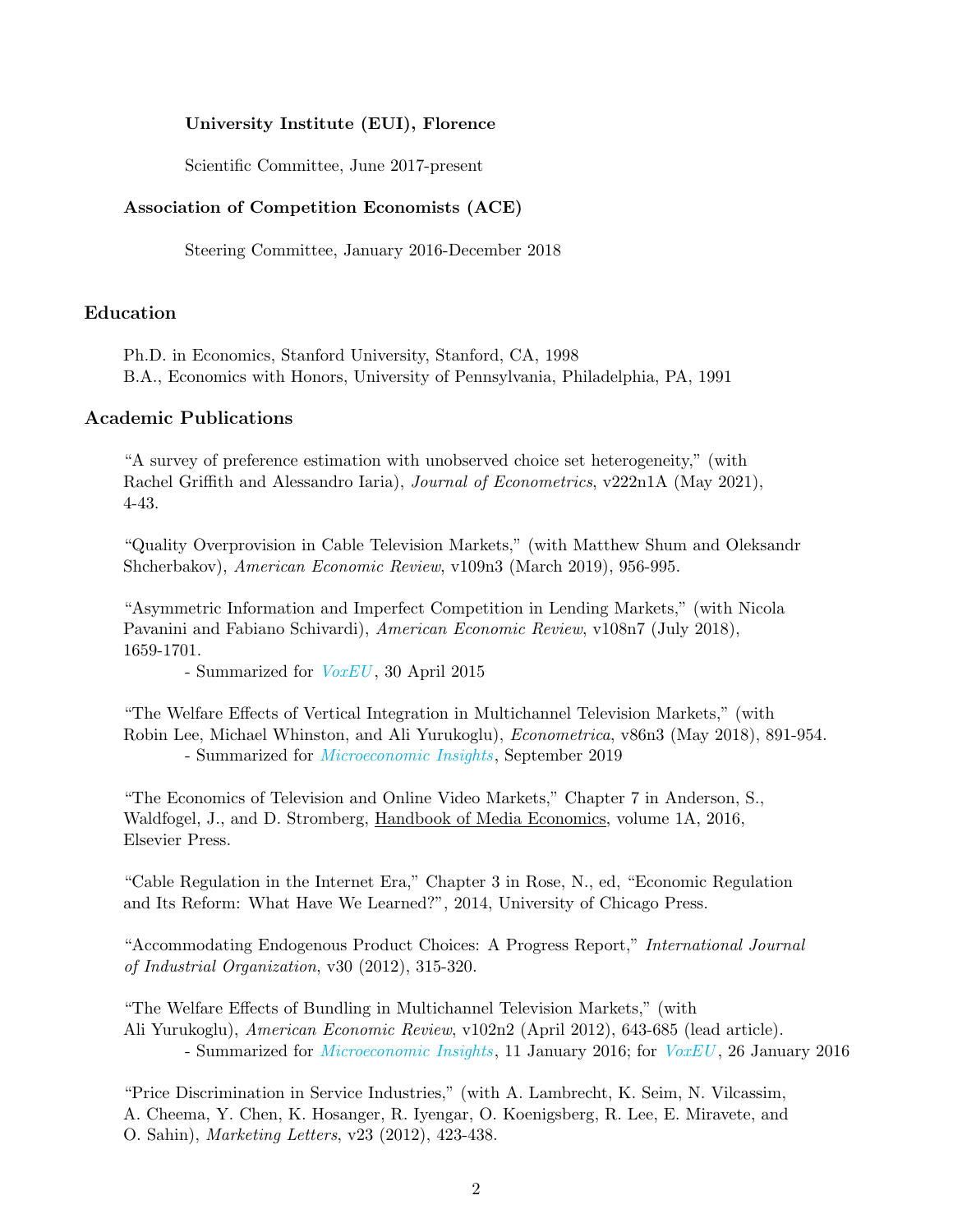"Economics at the FCC: 2007-2008," (with Evan Kwerel and Jonathan Levy), Review of Industrial Organization, v33n3 (November 2008), 187-210.

"The Discriminatory Incentives to Bundle: The Case of Cable Television," Quantitative Marketing and Economics, v6n1 (March 2008), 41-78.

- Winner, 2009 Dick Wittink Prize for the best paper published in the QME

"Bidding Asymmetries in Multi-Unit Auctions: Implications of Bid Function Equilibria in the British Spot Market for Electricity, (with Joseph Crespo and Helen Tauchen), International Journal of Industrial Organization, v25n6 (December 2007), 1233-1268.

"Bundling, Product Choice, and Efficiency: Should Cable Television Networks Be Offered A La Carte?," (with Joseph Cullen), Information Economics and Policy, v19n3-4 (October 2007), 379-404.

"Monopoly Quality Degradation and Regulation in Cable Television," (with Matthew Shum), Journal of Law and Economics, v50n1 (February 2007), 181-209.

"Uncertainty and Learning in Pharmaceutical Demand," (with Matthew Shum), Econometrica, v73n4 (July 2005), 1137-1174.

"Recent Advances in Structural Econometric Modeling: Dynamics, Product Positioning, and Entry," (with J.-P. Dube, K. Sudhir, A. Ching, M. Draganska, J. Fox, W. Hartmann, G. Hitsch, B. Viard, M. Villas-Boas, and N. Vilcassim), Marketing Letters, v16n2 (July 2005).

"The Impact of the 1992 Cable Act on Household Demand and Welfare," RAND Journal of Economics, v31n3 (Autumn 2000), 422-449.

#### Academic Articles Under Review

"The Regulation of Public Service Broadcasting: Should there be more advertising on television?," (with Lachlan Deer, Jeremy Smith, and Paul Sturgeon), working paper, University of Zurich, July 2017, revise and resubmit at *International Journal of Industrial Organization*.

#### Work In Progress

"BBC, Reporting, and Brexit," (with Vardges Levonyan), slide deck with preliminary results, University of Zurich, October 2011.

"One step forward, two steps back: Mergers, Bundling, and Foreclosure in Complementary Markets with Increasing Returns to Scale," (with Matteo Courthoud), slide deck with preliminary results, University of Zurich, May 2021.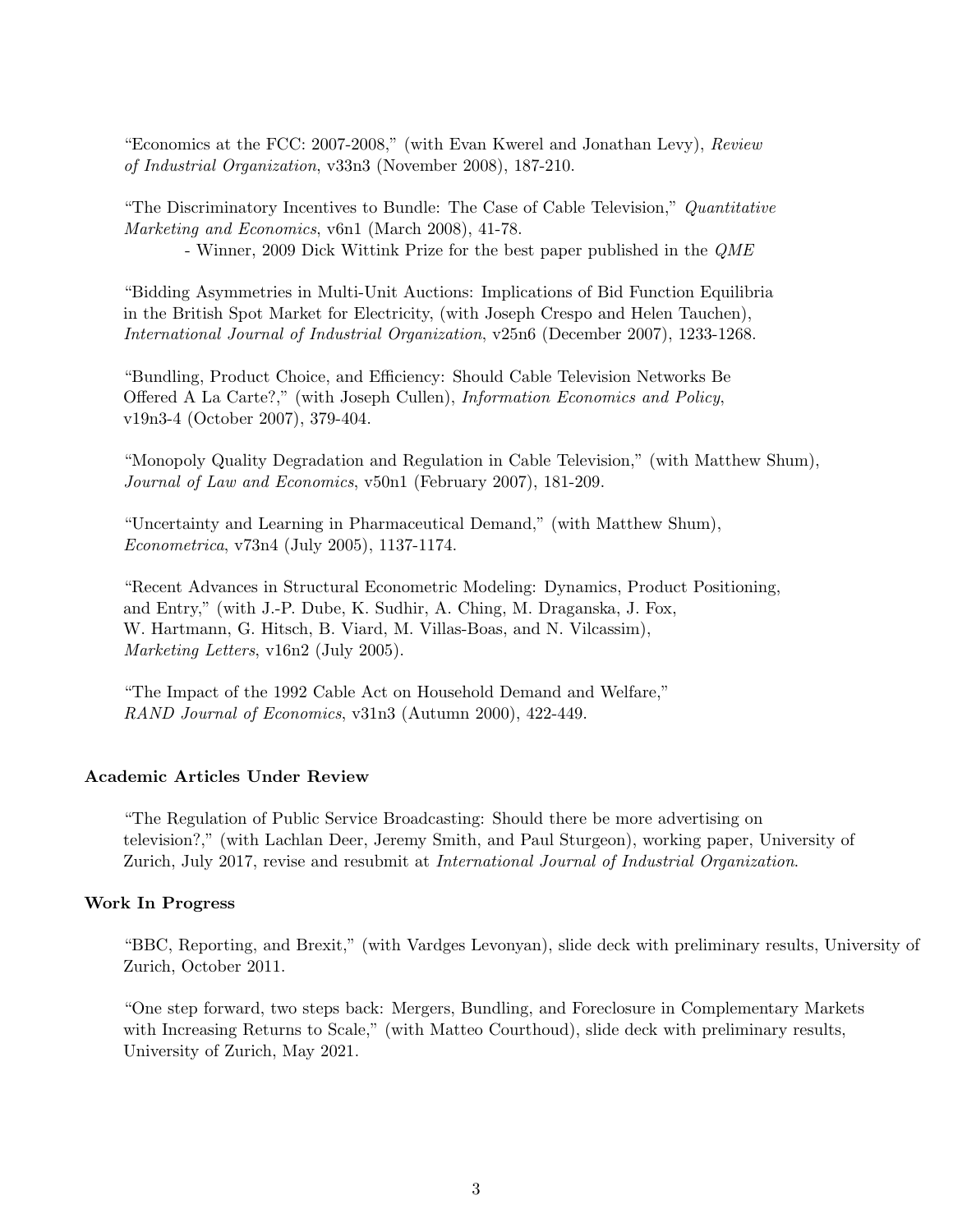## Policy Publications and Related (by topic, most recent first, inc. organization)

#### Regulation of Digital Platforms:

"More Competitive Search Through Regulation," (with Alessandro Bonatti, L. Elisa Celis, David Dinielli, Paul Heidhues, Michael Luca, Tobias Salz, Monika Schnitzer, Fiona Scott Morton, Katja Seim, Michael Sinkinson, and Jidong Zhou), [Digital Regulation Project Policy Discussion Paper No. 2,](https://tobin.yale.edu/sites/default/files/pdfs/digital%20regulation%20papers/Digital%20Regulation%20Project%20-%20Search%20-%20Discussion%20Paper%20No%202%20(1).pdf) Tobin Center for Economic Policy at Yale, 20 May 2021

## Consumer Protection:

"Consumer Protection for Online Markets and Large Digital Platforms," (with Jacques Cremer, David Dinielli, Amelia Fletcher, Paul Heidhues, Michael Luca, Tobias Salz, Monika Schnitzer, Fiona Scott Morton, Katja Seim, Michael Sinkinson), [Digital Regulation Project Policy Discussion Paper No. 1,](https://tobin.yale.edu/sites/default/files/pdfs/digital%20regulation%20papers/Digital%20Regulation%20Project%20-%20Consumer%20Protection%20-%20Discussion%20Paper%20No%201.pdf) Tobin Center for Economic Policy at Yale, 20 May 2021

#### Privacy and Competition Policy:

"The Antitrust Orthodoxy is Blind to Real Data Harms," (with Cristina Caffarra and Johnny Ryan), [Vox EU](https://voxeu.org/content/antitrust-orthodoxy-blind-real-data-harms) , 22 April 2021

#### Google-Fitbit (7-12/2020):

Submission to Australian Competition and Consumer Commission regarding the inadequacy of Google's proposed undertaking (remedies) to address harms from the Google-Fitbit merger (with Cristina Caffarra and Paul Heidhues), 9 December 2020

"Google/Fitbit will monetise health data and harm consumers," (with 16 IO economists), [Vox EU](https://voxeu.org/article/googlefitbit-will-monetise-health-data-and-harm-consumers) , 30 September 2020 (lead author)

Amicus Brief encouraging a Statement of Objection to the proposed Google-Fitbit merger, (with 13 IO economists), submitted to European Commission and Australian Competition and Consumer Commission, 29 September 2020 (lead author)

Amicus Brief encouraging Phase 2 investigation of proposed Google-Fitbit merger, (with 15 European IO economists), submitted to European Commission and Australian Competition and Consumer Commission, 22-23 July 2020 (co-lead author)

"Europe must not rush Google-Fitbit deal" (Op-Ed with 6 other authors), [Politico](https://www.politico.eu/article/europe-must-not-rush-google-fitbit-deal-data-privacy/), 22 July 2020 (signatory)

## The EC's "New Competition Tool" (6-10/2020):

- "An economic evaluation of the EC's proposed 'New Competition Tool,"' (with Patrick Rey and Monika Schnitzer), Report of the EC's DG Competition's Economic Advisory Group on Competition Policy (EAGCP), October 16, 2020, available [here.](https://ec.europa.eu/competition-policy/public-consultations/closed-consultations/2020-new-comp-tool_en)
- The ACCC's use of bargaining to foster payments from DDPs to news orgs  $(8-9/2020)$ : "The ACCCs bargaining code: A path towards decentralised regulation of dominant digital platforms?,"(with Cristina Caffarra), [Vox EU](https://voxeu.org/article/accc-s-bargaining-code-path-towards-decentralised-regulation-dominant-digital-platforms) , 26 August 2020
	- A related version published as a [CEPR Policy Insight,](https://cepr.org/active/publications/policy_insights/viewpi.php?pino=105) 20 Sep 2020
	- A related version published on [ProMarket,](https://promarket.org/2020/09/25/the-acccs-news-media-bargaining-code-experimenting-with-decentralized-regulation-of-dominant-digital-platforms/) 25 Sep 2020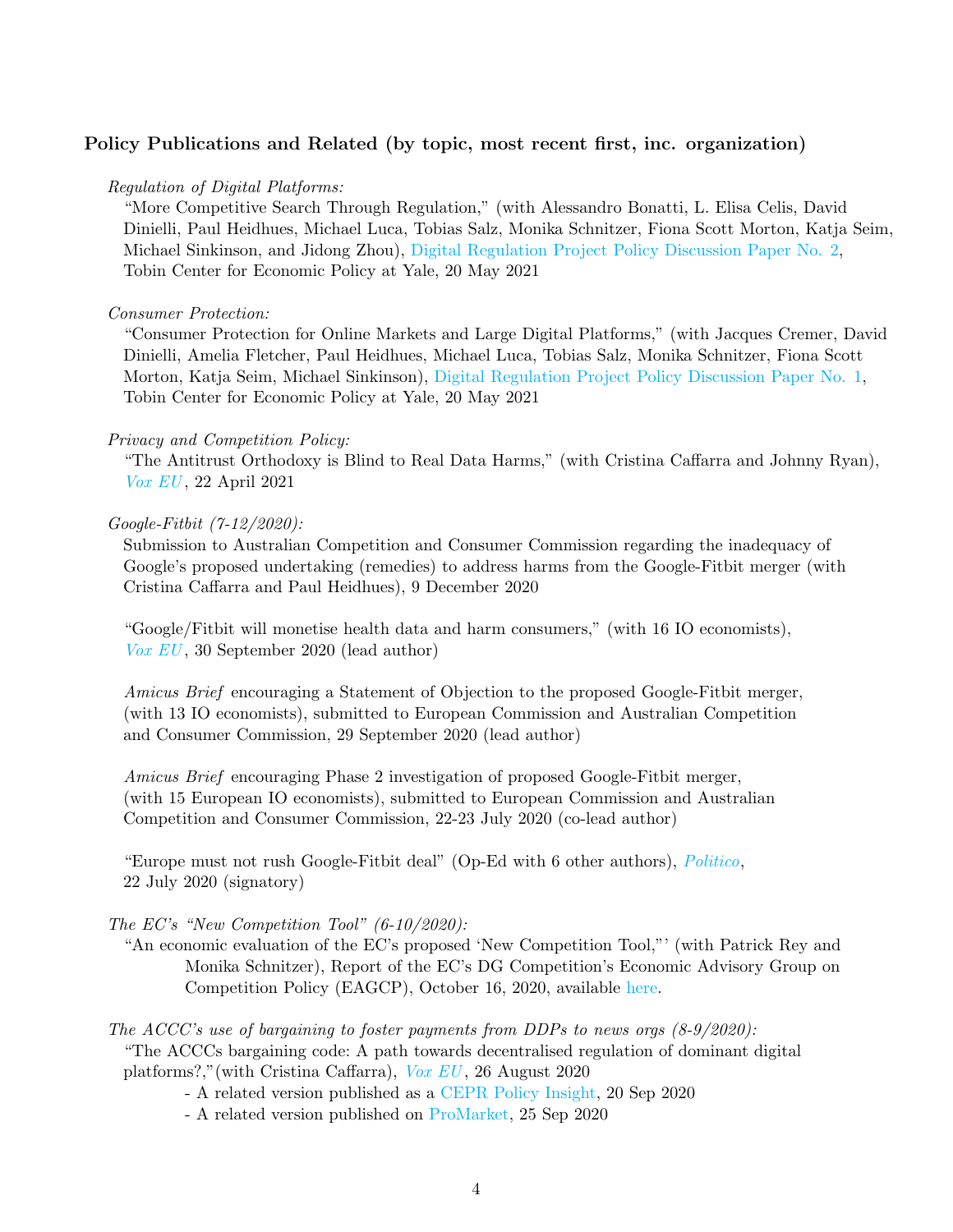Innovation losses when DDPs buy potential competitors (5/2020): "'How Tech Rolls': Potential competition and 'Reverse' Killer Acquisitions," (with Cristina Caffarra and Tommaso Valletti), [Vox EU](https://voxeu.org/content/how-tech-rolls-potential-competition-and-reverse-killer-acquisitions) , 11 May 2020

#### Vertical merger policy (2018-2019):

"AT&T/Time Warner and Antitrust Policy Toward Vertical Mergers," (with Robin S. Lee and Michael D. Whinston and Ali Yurukoglus), Competition Policy International (CPI) [Antitrust Chronicle](https://www.competitionpolicyinternational.com/att-time-warner-and-antitrust-policy-toward-vertical-mergers/), July 2019.

- Ungated PDF available [here](https://www.econ.uzh.ch/dam/jcr:7e619e0c-7067-4e93-ac9e-8f47cf4efa1a/CPI-Crawford-Lee-Whinston-Yurukoglu.pdf)

"Kabuki Dances or Rube Goldberg Machines: Vertical Analysis of Media Mergers," (with Cristina Caffarra and Helen Weeds), Competition Policy International (CPI) [Antitrust Chronicle](https://www.competitionpolicyinternational.com/kabuki-dances-or-rube-goldberg-machines-vertical-analyses-of-media-mergers/), August 2018.

- Ungated PDF available [here](https://www.econ.uzh.ch/dam/jcr:4dedce07-327f-446a-a24b-0c13497eaa64/CPI-Caffarra-Crawford-Weeds.pdf)

## Keynote and Invited Lectures (previous and planned)

"The BBC and Brexit," 5th Economics of Media Bias Workshop, (Berlin, 3/22)

- "The Case to Investigate in Google-Fitbit (and its implications for academic IO research), " European Association of Research in Industrial Economics (EARIE) Invited Session, University of Bologna (remotely), 28 August 2020 (slide deck available on request)
- "The Problems with (Dominant) Platforms," 11th Paris Conference on Digital Economics Telecom Paris, Paris, 6 April 2019
- "Vertical Integration in Media and Communication Markets," 2014 Scientific Seminar on the Economics & Policy of Communications and Media Markets, Florence School of Regulation, EUI,  $(Florence, 3/14)$
- "Vertical Integration in Media and Communication Markets," 5th Workshop on the Economics of ICT University of Porto (Porto, Portugal, 3/14)

#### Policy presentations and panels (by topic, most recent first)

#### Digital Platforms:

"Vertical Mergers in Dynamic Digital Platform Markets", Digital Ecosystems/Vertical Relations CRESSE 2021 Special Policy Panel (Panelist, Heraklion, Crete, 9/21)

"What should IO economists be working on in tech?", CEPR Applied IO Policy Panel, CEPR Virtual Industrial Organization Seminar (VIOS), (Moderator, Online, 6/20)

"The regulation of the digital economy," Round Table, 13th Digital Economics Conference, (Panelist, Toulouse, 1/20)

"Drawing Lessons from the Digital Reports," Plenary Session, Association of Competition Economists (ACE), (Moderator, Copenhagen, 11/19)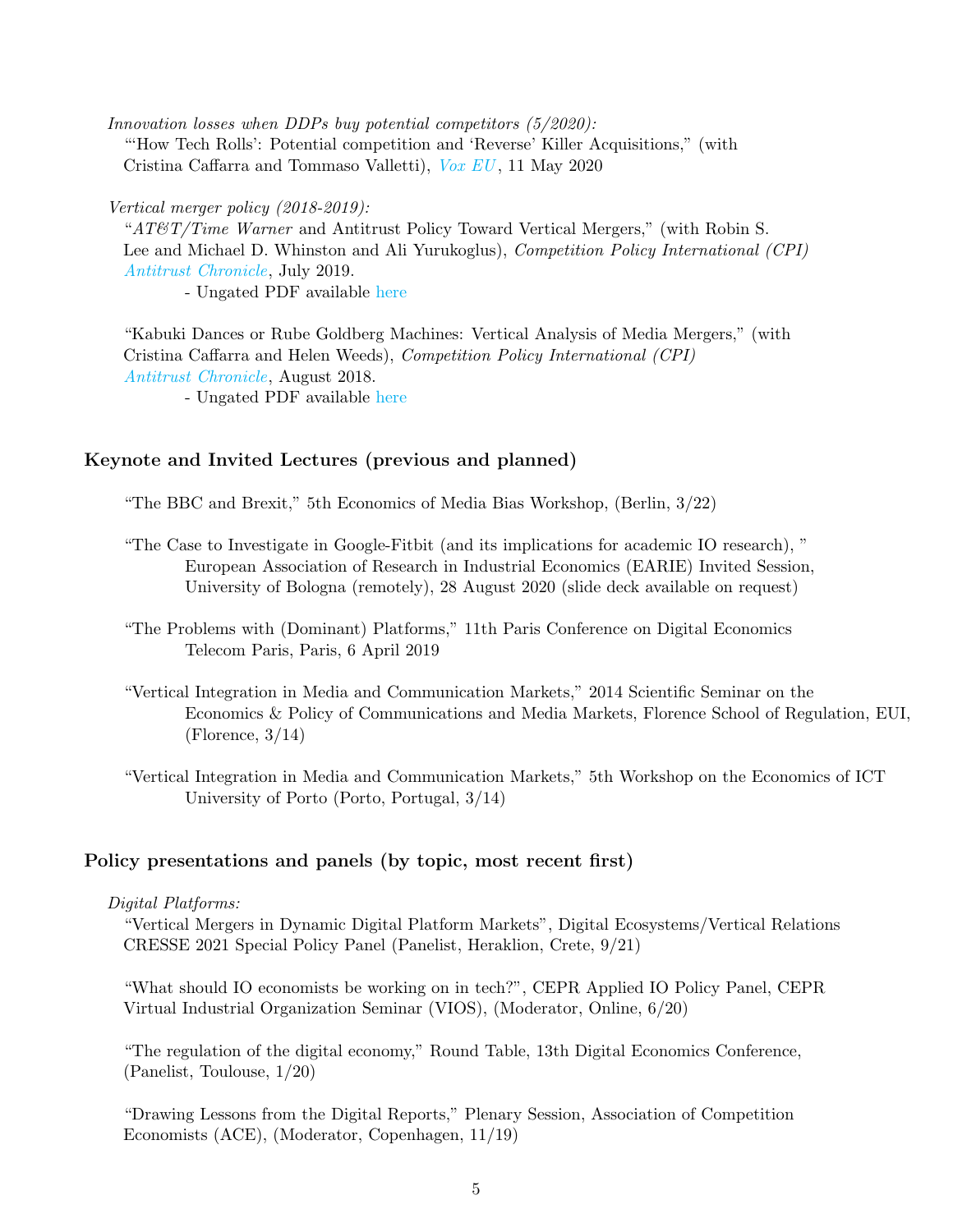"Post-Big Data: Competition & Regulation vs Industry Standards & Solutions", CRA Roundtable Discussion, (Roundtable participant, London, 5/18)

#### Privacy and Competition Policy:

"Privacy and Antitrust: "Integration", not just "Intersection," (w/ Cristina Caffarra, co-organizer and co-moderator) [Video,](https://cepr.org/content/privacy-antitrust-integration-not-just-intersection-0) 17 June 2021

#### Media Policy:

- "Digital Platforms and News: The Australian Bargaining Code," 2021 RES Annual Conference, Ofcom Special Session: The Economic Rationale for Public Service Media (Online, 4/21)
- "Media Mergers: Plurality and Vertical Concerns," 2018 Jevons Colloquium: Future Perspectives on Media Markets (Panel, Rome, 5/18)

#### Google/Fitbit:

"Google-Fitbit Theories of Harm, " Presentation to the (Dutch) Authority for Consumers and Markets (ACM), 30 September 2020 (slide deck available on request)

#### Horizontal and Vertical Integration in Television Markets:

- "Media Mergers: Plurality and Vertical Concerns," 2018 Jevons Colloquium: Future Perspectives on Media Markets (Panel, Rome, 5/18)
- "Vertical Media Deals: EU, US, Bargaining Models and a Kabuki Dance...," GCR TMT Conference (Joint with Cristina Caffarra, CRA, Panel, London, 5/18)
- "Liberty/Ziggo and Liberty/DeVijver: Phase II Cable mergers in the Netherlands and Belgium," Association of Competition Economists (ACE, Academic Discussant, Bocconi University, (Milan, 11/15)
- "Horizontal and Vertical Integration in Media and Communication Markets," DG Competition (Brussels, 10/14)
- "Horizontal and Vertical Mergers in TV Markets: A US and European Perspective," 2nd E.CA Competition Law and Economics Expert Forum (Berlin, 3/14)

#### Mergers and Innovation:

- "Innovation and Merger Assessment," GCR Live IP, Antitrust, and Innovation Conference (Brussels, 3/18)
- "Mergers and Innovation: An Empirical View," Association of Competition Economists (ACE) Conference (Madrid, 11/17)

#### Market Definition:

"Market Definition in the Digital Era: (Theoretical and) Measurement Issues," E.CA Expert Forum 2017 (Brussels, 5/17)

#### Selective Distribution and Vertical Restraints:

"Selective Distribution and 3rd-Party Platforms: A few questions," CRA Conference on Economic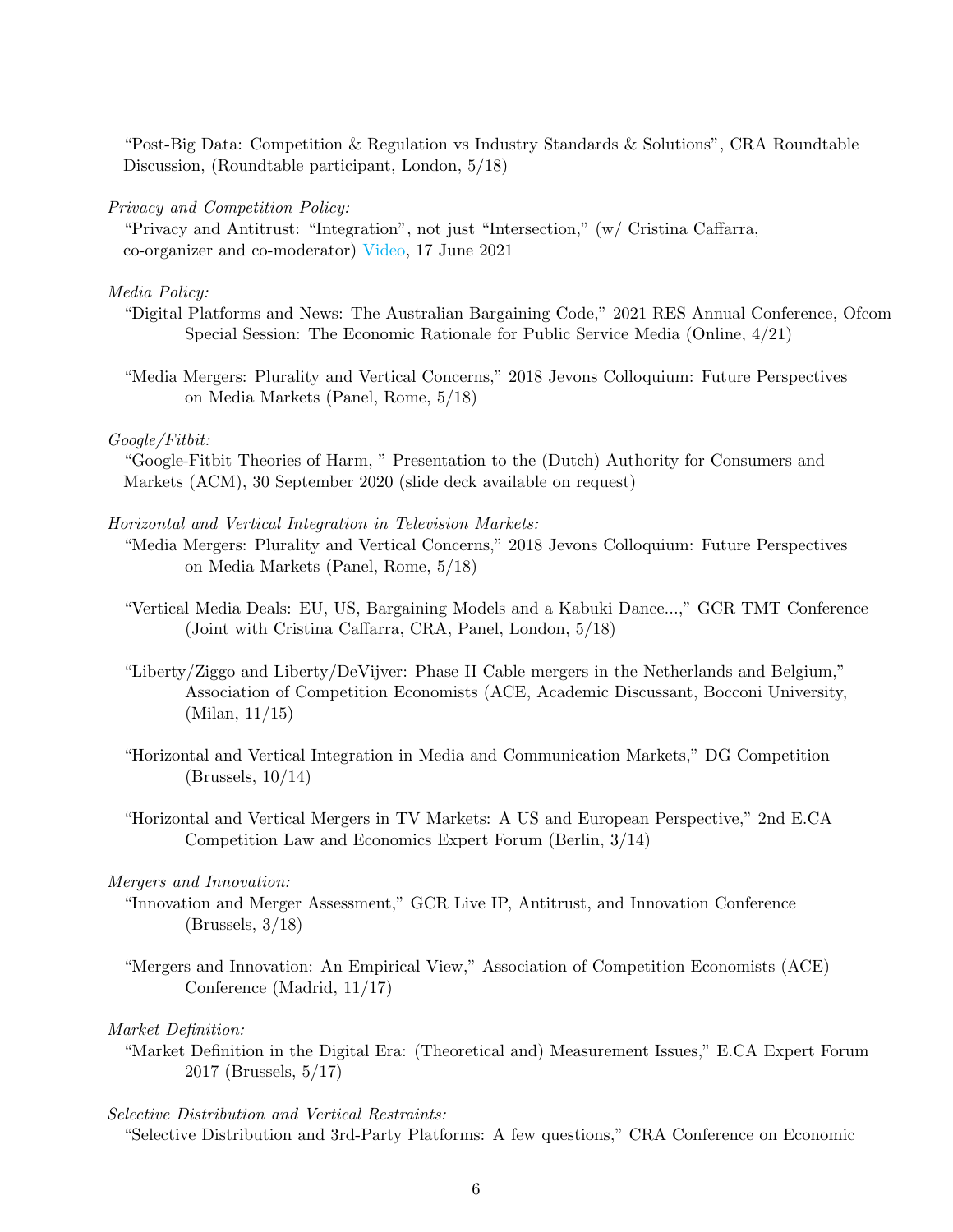Developments in European Competition Policy (Panel, London, 12/17)

Damages:

"Damages Litigation: Issues and Challenges in Complex Antitrust Cases," CRESSE 2016 (Panel, Rhodes, 7/16)

#### Miscellany:

- "The (Empirical) Economics of Television Markets," Workshop on TV, Economics, and Society (WZB, Berlin, 11/14)
- "Understanding 'New Media' and its lessons for non-media industries," University of Zurich Dept. of Economics, Advisory Board Meeting (Zürich, 11/13)
- "How much is too much? A closer look at choice in the entertainment industry," The Future of Broadcasting Conference (London, 6/12)
- "New Media: Economic Perspectives," University of Warwick, Window on Research (Coventry, UK, 6/11)
- "Doing Good with (Good) Econometrics," Warwick Economics Summit, University of Warwick, (Coventry, UK, 2/11)

## Grants

"Agenda Setting and its Determinants in News Outlets," Swiss National Science Foundation, 504,688 CHF (˜\$510,000), 2021-2024.

"Media Bias in Public Service Broadcasting," Swiss National Science Foundation, 505,624 CHF  $(*\$510,000), 2018-2021.$ 

"Endogenous Product Characteristics in Empirical Industrial Organization," Economic and Social Research Council, £140,000 (~\$220,000), 2010-2012.

"The Empirical Consequences of Advertising Content" (with Jozsef Molnar), Hungarian Competition Commission, 10,000,000 Hungarian Forint (˜\$50,000), 2007-2008

#### External Reports

Authored Commissioned Research Study for the UK Office of Communication (OfCom), "Empirical analysis of BT's automatically renewable contracts," (with ESMT Competition Analysis), August 2010. Also Supplementary Report, February 2011.

Authored Commissioned Research Study for the Hungarian Competition Commission, "The Empirical Consequences of Advertising Content in the Hungarian Mobile Phone Market," (with Jozsef Molnar), March 2008.

Authored Commissioned Research Study for the Federal Communications Commission "Television Station Ownership Structure and the Quantity and Quality of TV Programming," July 2007.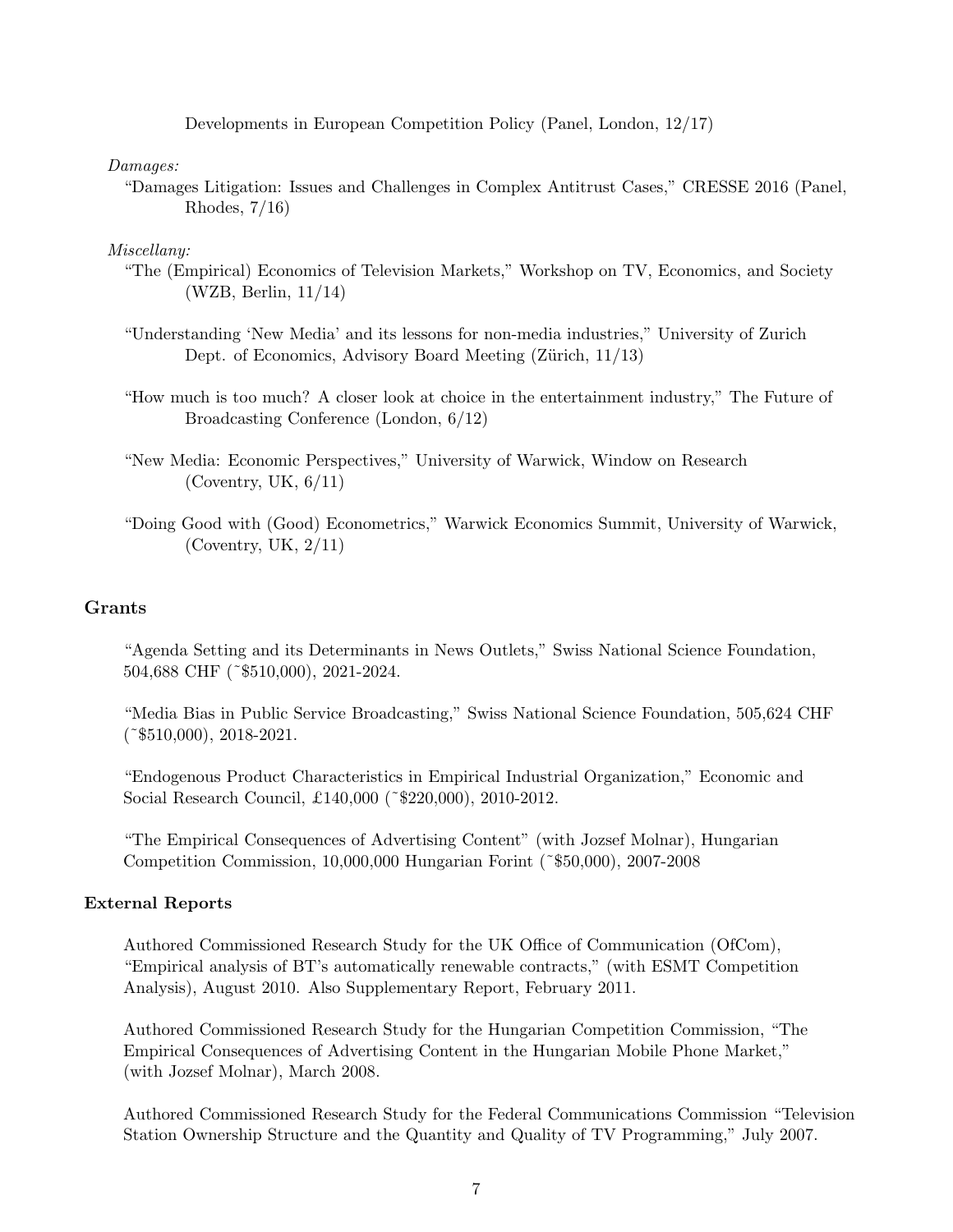#### Teaching and Service

Graduate (MSc) Empirical Methods ( $1^{st}$ -year MSc Econometrics), 2017-19 Graduate  $(2^{nd}$ -year Ph.D.) Industrial Organization, 1996-2005, 2016-17, 2019 Graduate (MSc) Cross Section and Panel Data Econometrics, 2015 Graduate (PhD) Structural Estimation in Applied Microeconomics, 2014-15 Graduate (MSc/PhD) Industrial Organization, 2009-10 Graduate (MSc/PhD) Empirical Methods, 2011-12 Undergraduate Business Strategy, 2009-2011 Undergraduate Econometrics, 1998-2004, 2009-2013 MBA Strategy, 2006-2007 Graduate  $(2^{nd}$ -year Ph.D.) Industrial Organization, 1996-2005 Graduate  $(1^{st}$ -year Ph.D.) Econometrics, 1998-1999 Introductory Microeconomics, 1996-1998 The Economics and Statistics of Sports, 1999

Director of Graduate Studies (DGS), 2015-2021 (University of Zurich) Director of Graduate Studies (DGS) (University of Warwick) Research Director, 2009-2012 (University of Warwick) Director of Research Impact, 2012-13 (University of Warwick) Recruiting Committee, 1997-2002 (Duke), 2003-2004, 2005-2007 (Arizona), 2011-12 (Warwick)

#### Advising [1st, Current placements (first, most recent)]

Lachlan Deer (Zurich, 2019), [Chicago Booth (Marketing) Post-Doc, Tilburg Marketing] Alessandro Iaria (Warwick, 2014), [CREST (Paris), Bristol (UK)] Nicola Pavanini (Warwick, 2013), [Zurich Post-Doc, Tilburg Finance] Joseph Cullen (Arizona, 2008), [WashU (St. Louis), Amazon.com] Oleksandr Shcherbakov (Arizona, 2008), [Yale Econ Post-Doc, Bank of Canada] Kivanc Kirgiz (Duke, 2001), [Cornerstone Research] Jed Brewer, Tim Davies, Lucas Rosnau, Volodymyr Bilotkac, Yong Cai, Joseph Crespo, Lan Liang, Peter Rankin, Andrew Biehl, Mark Burkey Julia Cajal-Grossi

## Other Professional Activities

## Editing/Refereeing

Associate Editor, International Journal of Industrial Organization, October 2005 - present.

Editorial Board, Information Economics and Policy, December 2007 - present.

Excellence in Refereeing Award, American Economic Review, 2009.

Referee for Econometrica, American Economic Review, Review of Economics Studies, RAND Journal of Economics, Review of Economics and Statistics, Quantitative Marketing and Economics, National Science Foundation,